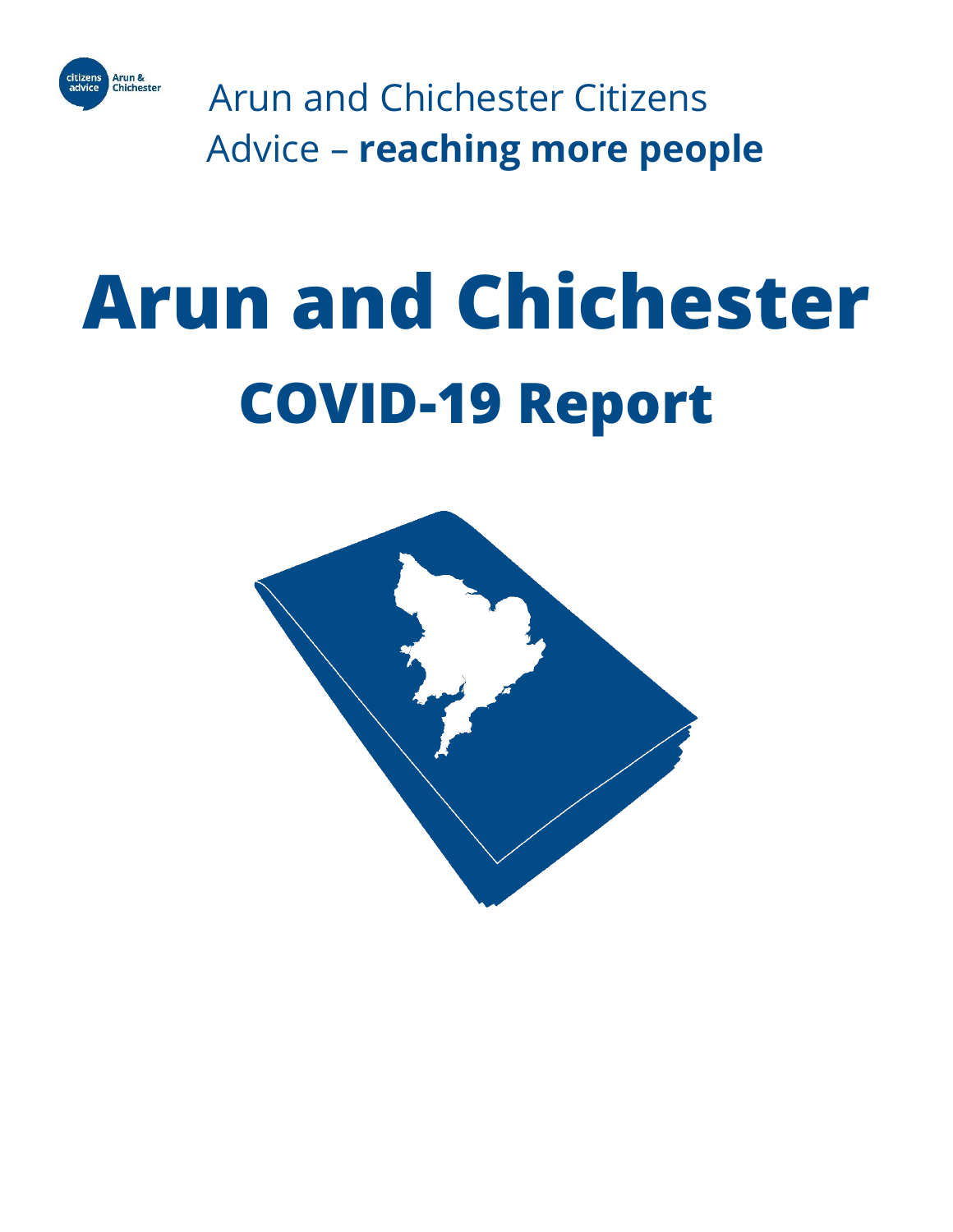## **Foreword – COVID-19**

Over a year has passed since the Prime Minister announced the first lockdown and the chancellor announced the measures that would be put in place to allow the UK economy to survive and continue to thrive post COVID-19.

When we now consider the financial effects of the crisis, it is clear that they have not been felt equally.

Many have lost their jobs and businesses, and many more have seen their incomes reduced and at the same time, by staying at home, their costs have increased. This led to missed bills and relying on credit to make ends meet.

It is clear that Covid-19 is not just a health crisis but a financial one too.

The measures put in place by the government have helped many people. People have been relying on these measures and we are concerned on how the hardest hit households will cope as emergency support measures are lifted.

Every day, at Arun & Chichester Citizens Advice, we help and support the most financially impacted by the pandemic, many have been relying on food and fuel vouchers and we are already seeing the demand for debt advice rapidly increasing and people concerned by their level of indebtedness. Their financial instability is also leading to deterioration in their mental health.

The research undertaken by our Research & Campaign team allows us to better understand the activities undertaken during the tax year 2020 and 2021, understand likely future demand and issues that the local community will face and make suggestions on how to prepare for a difficult year ahead.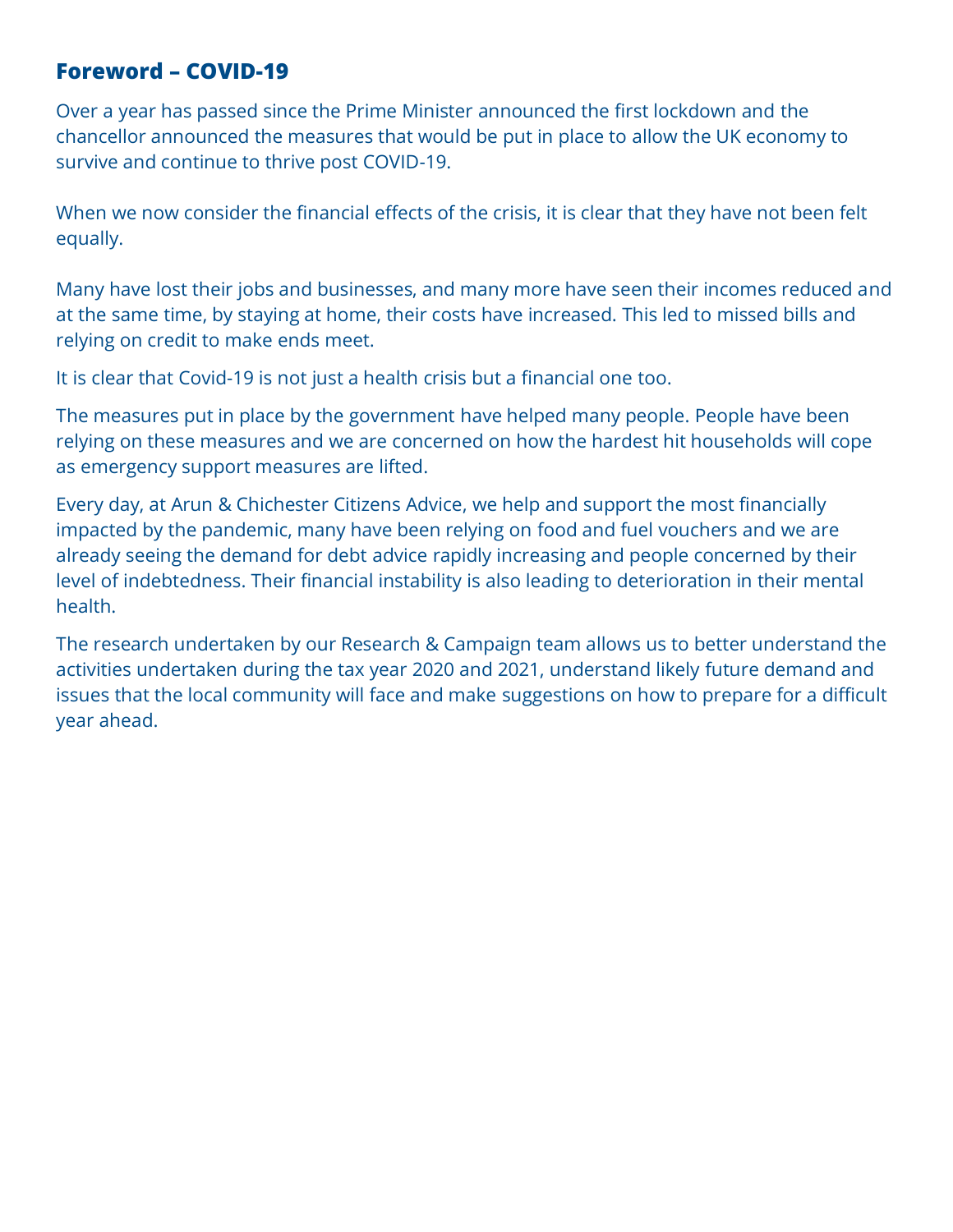# **The Research and Campaign team's review of our data**

The following is a review of the activities of Arun & Chichester Citizens Advice during the period 1 April 2019 to 31 March 2021. The purpose of the review is to understand the impact of Covid-19 on our client base and by extension the general population of Arun and Chichester.

The charts 'Key Statistics' for Q1 2019 (pre-pandemic) and Q1 2020 (start of pandemic) show the activities analyzed by: number of clients, number of issues, number of activities, number of cases, types of channels, types of issues and client profile.

The quarterly periods mentioned in this review are within a tax year period and not a year period.

|                   | Q1 19 | <b>Q2 19</b> | <b>Q3 19</b> | <b>Q4 19</b> | <b>Q120</b> | <b>Q220</b> | <b>Q3 20</b> | <b>Q4 20</b> |
|-------------------|-------|--------------|--------------|--------------|-------------|-------------|--------------|--------------|
| <b>Clients</b>    | 2,513 | 2,473        | 2,472        | 2,727        | 3,003       | 2,492       | 2,385        | 2,202        |
| <b>Issues</b>     | 5,820 | 6,014        | 5,513        | 6,995        | 6,506       | 5,232       | 4,910        | 5,601        |
| <b>Activities</b> | 4,136 | 4,699        | 4,361        | 4,747        | 4,965       | 4,414       | 4,245        | 5,035        |
| <b>Cases</b>      | 2,335 | 2,629        | 2,285        | 2,454        | 2,786       | 2,090       | 2,079        | 2,052        |

#### **Quarterly movement of number of clients, issues, and activities:**

The number of clients, activities and cases began increasing in Q4 2019 but decreased to pre-Covid-19 levels in Q2 and Q3 2020. The start of the pandemic, with the first lockdown and the need for people to shield, was the period when greater activity took place as this was when many people were applying for Universal Credit (UC) for the first time. New government measures such as furlough were also introduced at this time as well as Statutory Sick Pay (SSP) for the clinically extremely vulnerable. Uncertainty for the future and fear of the virus also resulted in an increase in activity.

Non-essential shops opened on 15 June 2020. Public houses, restaurants and hotels opened on 4 July 2020 and infection rates reduced in the summer and autumn. This combined with the government measures taking effect explains the reduction of activity in the second and third quarters. The restrictive lockdown that started at the end of December 2020 led to an increase in Citizens Advice (CA) activities in Q4 2020.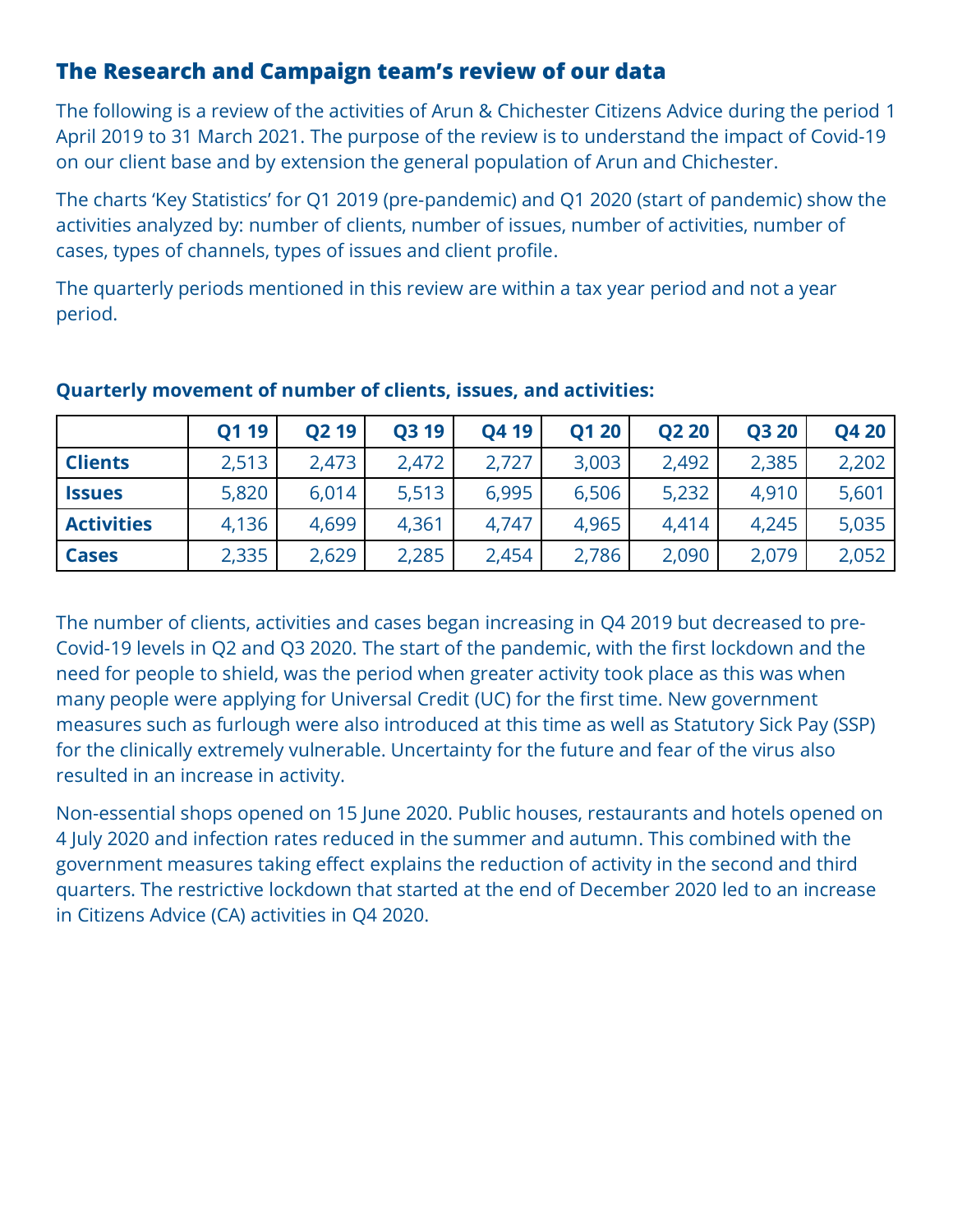#### **Quarterly movement of activities by channel:**

|                   | Q1 19 | Q <sub>2</sub> 19 | Q3 19 | Q4 19 | Q1 20 | Q <sub>2</sub> 20 | <b>Q320</b> | Q4 20 |
|-------------------|-------|-------------------|-------|-------|-------|-------------------|-------------|-------|
| <b>Activities</b> | 4,136 | 4,699             | 4,361 | 4,747 | 4,965 | 4,414             | 4,245       | 5,035 |
|                   |       |                   |       |       |       |                   |             |       |
| <b>Channel</b>    |       |                   |       |       |       |                   |             |       |
| Other             | 0%    | 0%                | 1%    | 1%    | 1%    | 1%                | 1%          | 1%    |
| Letter            | 2%    | 2%                | 2%    | 3%    | 0%    | 3%                | 2%          | 3%    |
| Email             | 5%    | 4%                | 5%    | 5%    | 10%   | 21%               | 24%         | 16%   |
| Web chat          | 4%    | 4%                | 6%    | 7%    | 18%   | 15%               | 15%         | 9%    |
| Phone             | 28%   | 31%               | 29%   | 34%   | 71%   | 58%               | 56%         | 70%   |
| In person         | 60%   | 59%               | 56%   | 50%   | 1%    | 1%                | 1%          | 1%    |

Although the beginning of the pandemic saw a significant increase in demand for CA's services, volunteer numbers reduced by 70% which was a major challenge.

In-person contact with clients ceased when the first lockdown began in March 20 and there was a substantial switch to telephone contact, however web chat and email also increased considerably during this period.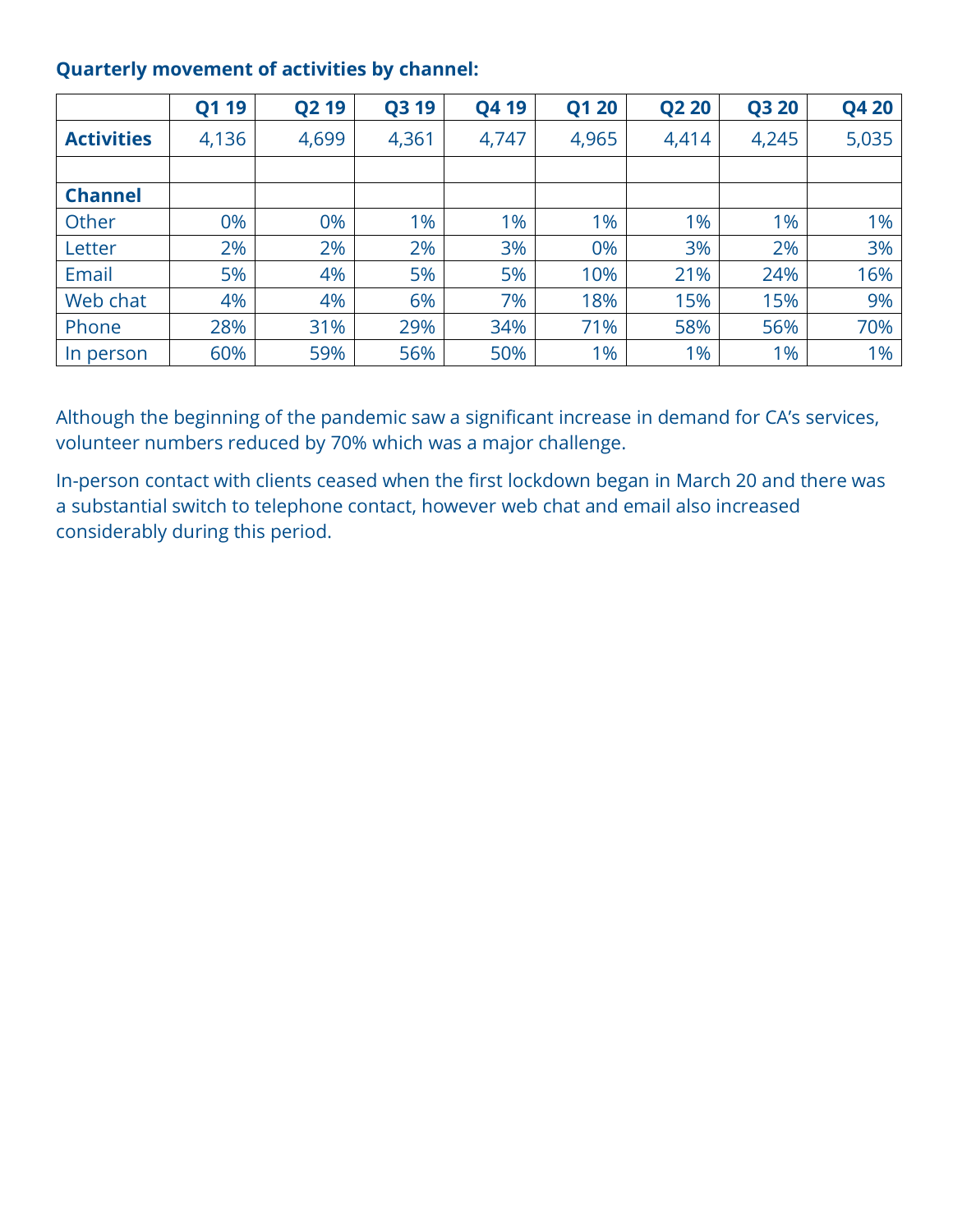# **Analysis of types of issues:**

|                                                | Q1 19 | Q2 19 | Q3 19 | Q4 19 | Q1 20 | Q2 20 | Q3 20 | Q4 20 |
|------------------------------------------------|-------|-------|-------|-------|-------|-------|-------|-------|
| <b>Benefits inc. UC</b>                        | 2,235 | 2,300 | 1,982 | 2,962 | 2,140 | 1,827 | 1,746 | 1,652 |
| <b>Consumer goods &amp;</b><br><b>services</b> | 188   | 195   | 202   | 123   | 199   | 140   | 171   | 406   |
| <b>Debt</b>                                    | 875   | 734   | 765   | 875   | 383   | 332   | 371   | 602   |
| <b>Discrimination &amp;</b><br><b>Hate</b>     | 58    | 50    | 35    | 40    | 103   | 100   | 59    | 48    |
| <b>Education</b>                               | 15    | 19    | 10    | 17    | 17    | 19    | 18    | 16    |
| <b>Employment</b>                              | 518   | 391   | 392   | 550   | 1,239 | 726   | 584   | 423   |
| <b>Financial services &amp;</b><br>capability  | 114   | 106   | 113   | 125   | 110   | 162   | 84    | 130   |
| <b>Health &amp;</b><br>community care          | 84    | 288   | 262   | 375   | 320   | 244   | 365   | 426   |
| <b>Housing</b>                                 | 544   | 626   | 569   | 658   | 791   | 687   | 614   | 623   |
| <b>Immigration &amp;</b><br>asylum             | 59    | 112   | 97    | 103   | 84    | 96    | 62    | 87    |
| <b>Legal</b>                                   | 262   | 245   | 264   | 235   | 213   | 226   | 167   | 108   |
| <b>Other</b>                                   | 224   | 242   | 231   | 231   | 280   | 167   | 195   | 319   |
| <b>Relationships &amp;</b><br>family           | 395   | 432   | 323   | 385   | 420   | 329   | 240   | 209   |
| <b>Tax</b>                                     | 67    | 54    | 51    | 46    | 57    | 36    | 27    | 25    |
| <b>Travel &amp; transport</b>                  | 89    | 117   | 100   | 137   | 79    | 67    | 50    | 38    |
| <b>Utilities &amp;</b><br>communications       | 93    | 103   | 117   | 133   | 71    | 74    | 157   | 489   |
| <b>Grand Total</b>                             | 5820  | 6,014 | 5,513 | 6,995 | 6,506 | 5,232 | 4,910 | 5,601 |

Larger movements were seen in the following types of issues: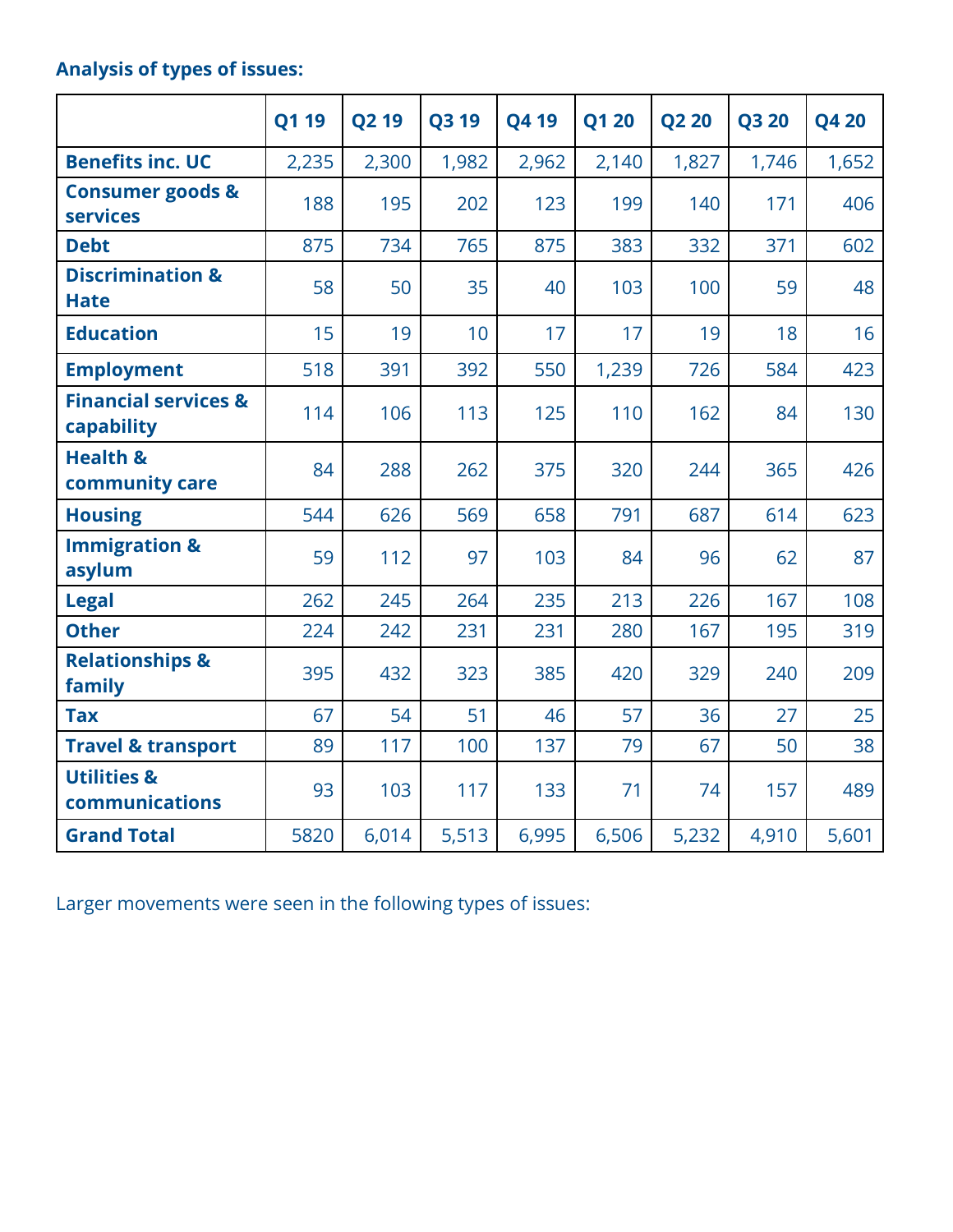• **Benefits:**

Many people found that they no longer had a source of income when the country went into lockdown in March 2020 and the impact of this is seen in our data.

#### **Case studies**

1. The client was an electrician who owned his own limited company. Pre-pandemic he took a wage paid at the minimum rate with the rest of his income made up via dividends. As a result of the pandemic the client needed financial assistance. He asked whether to only claim UC or whether to access income under the Job Retention Scheme as well.

2. The client, who was a care assistant with asthma on a zero-hour contract, asked for help as she was too worried to work as she might catch Covid 19. According to her GP she had the right to self-isolate.

3. The client contacted HTC Adviceline because his employer had terminated his contract during COVID-19. He was single but his two children stayed with him over the weekends.

There was an increase in the number of benefit issues dealt with in Q4 2019, which remained high in Q1 2020. The main driver for this was an increase in requests for assistance through the CA Help to Claim (HTC) Service, which assists clients with initial UC claims. The number of issues for initial UC claims increased significantly in March 2020 (87% compared to February) and in April 2020 (53% compared to February) and then returned to pre-Covid-19 levels.

The increase in claims stemmed from clients being made redundant due to Covid-19 related issues and not being entitled to furlough, or, to clients looking for financial assistance because they were afraid of catching Covid-19 at work.

The above information is in line with the Department for Work and Pensions (DWP) data for people on UC in Arun and Chichester which records a 57% increase in April and a further 27% increase in May with the numbers remaining relatively flat after that (1).

#### • **Debt:**

There was a 56% reduction in Q1 20 compared to the previous quarter. The numbers then remained at the lower levels during the remainder of 2020 but there is a concerning increase in Q4 2020.

There was an overall reduction in all the types of debt issues from April 2020 including:

- Debt to banks
- building societies
- Credit/store card providers and,
- Hire/catalogue purchase providers

In March 2020, FCA set out a series of rules for lenders whereby most customers were able to take up a six-month payment holiday. This and other measures put in place to reduce financial hardship are considered the reasons for the reduction in clients needing advice and assistance with these types of debt issues; however, there was an increase in credit & store card debts issues in Q4 2020 which reflects the gradual end of the payment holiday period and other measures.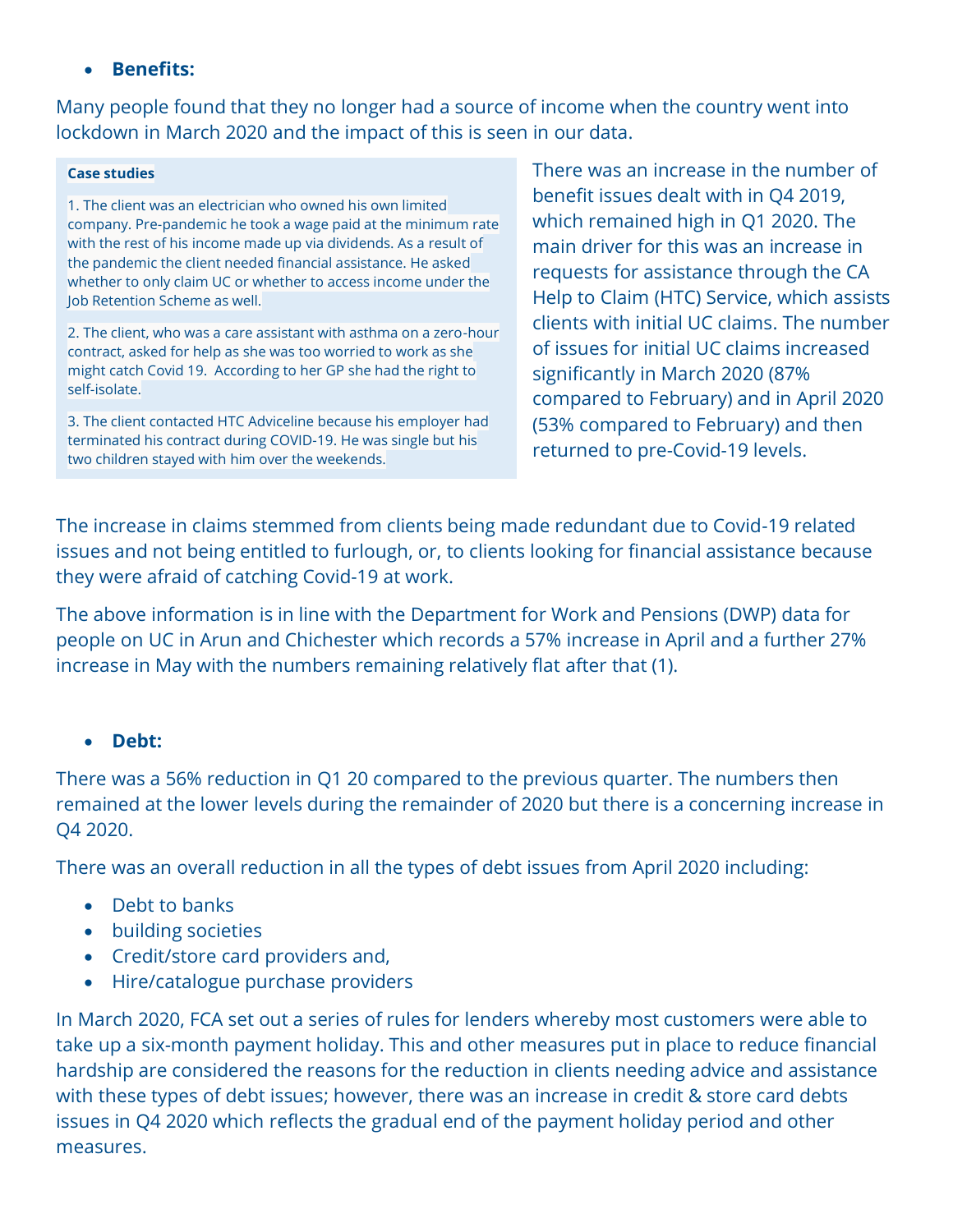#### • **Council tax arrears:**

In March 2020, the government introduced a Covid-19 hardship fund of £500 million to support economically vulnerable individuals and households which included the funding for reduced council tax bills. This, combined with a five month pause in collection activities by local authorities is the reason for the reduction in clients with needing advice and assistance with these types of debt issues; however, it is concerning to see that the number of clients with council debt issues started to increase again in Q4 2020. This increase is linked with the resumption of local authorities' collection activities which began at the end of August 2020.

#### • **Fuel debt:**

On 19 March 2020, the government agreed measures with the energy industry to support vulnerable people through Covid-19 which explains the reduction in fuel debt issues from April 2020. These measures involved delays in payments such as debt repayment plans and payment breaks. However, the number of clients with fuel debt issues started to increase again in Q4 2020 due to concerns about their level of indebtedness.

#### • **DRO/Bankruptcy/IVA and other legal recourses:**

The reason for a reduction in these issues is linked with creditors pausing debt collection activities during the pandemic.

#### • **Employment:**

The pandemic's impact on jobs can clearly be seen through our data.

The number of issues more than doubled in Q1 2020 compared to previous quarters. Issues remained high in Q2 2020 but were back to pre-Covid-19 levels by Q3 2020.

The main types of employment issues behind the increase were:

The furlough scheme: The furlough scheme was introduced at the end of March and as one would expect, there were more enquiries at the beginning of the scheme. By Q3 2020 it was clear that people had become familiar with the scheme as the number of clients with such issues reduced.

Pay & entitlements and terms & conditions: An increase was caused by Covid-19 related issues such as employees feeling it was unsafe to work and therefore enquiring about Statutory Sick Pay (SSP) or other entitlements as well as enquiries about furlough or redundancy because employers were not able to work due to lock-down.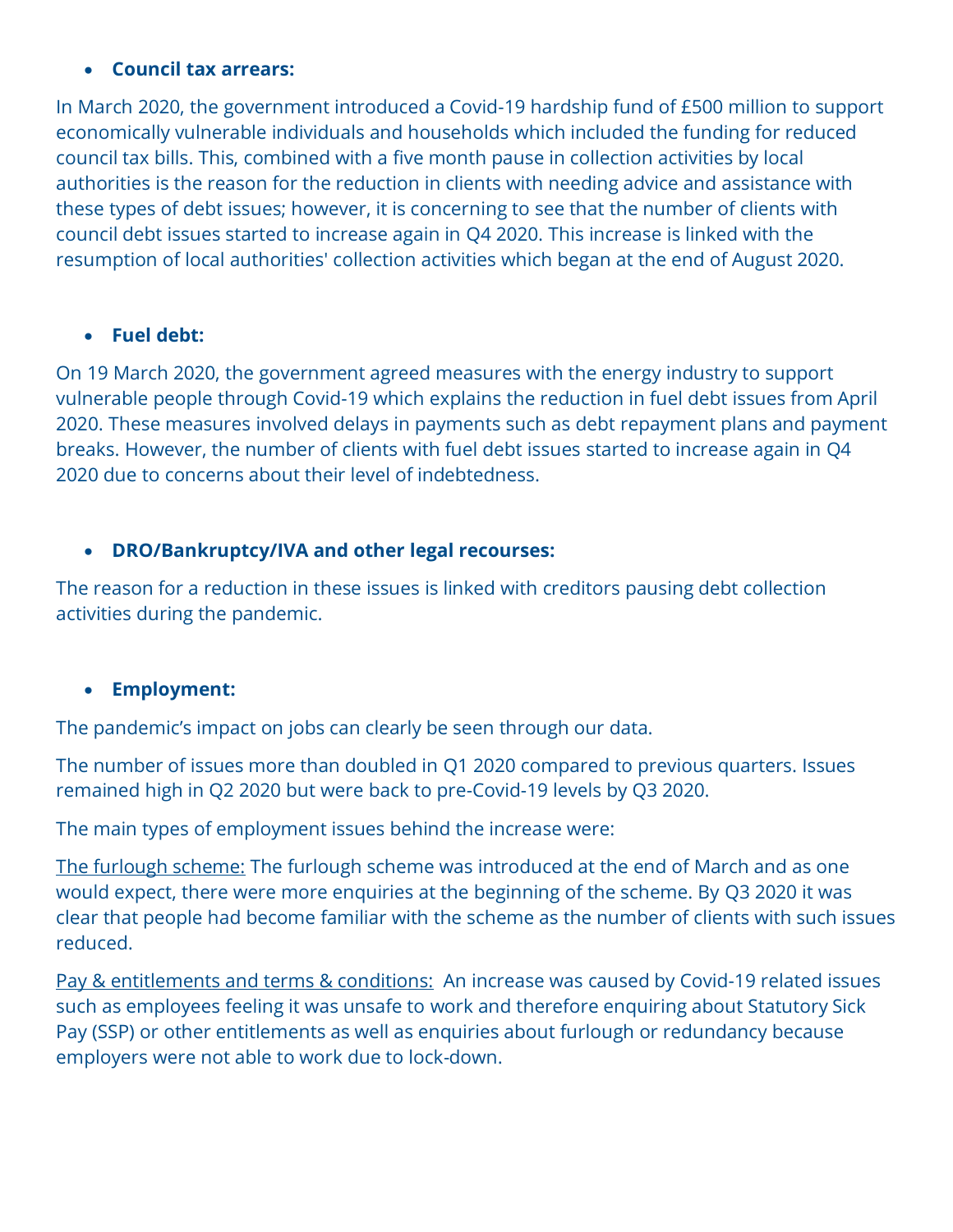#### **Case studies**

1. The client was put on furlough by her employer. She was then told she was being made redundant and her last day would be 30 June 2020. After being told she would be made redundant, the furlough scheme was extended by the government. The client asked her employer that she continued to be on furlough until the end of August but was denied. She accepted that redundancy was justified but did not understand why she could not have her furlough extended.

2.The client asked whether an employer would be allowed to introduce clauses reducing working hours into an employment contract as part of a furlough arrangement. The proposed change would be a permanent change to the contract and was intended to be implemented after the crisis.

3.The client advised that he suffered from chronic asthma and had received a text message from his GP surgery advising him to selfisolate due to his condition. His employer had refused to furlough him because of this but had advised him that he would most likely get SSP. The client was concerned as this would leave him very little to live on.

4. The client wanted to know how a SEISS grant would impact his taxable income and his UC payments.

Self-employment: An increase was caused by Covid-19 related issues such as financial support available (including the Self Employment Income Support Scheme (SEISS)) as clients were not able to work due to Covid-19.

The above increases were consistent with the employment data for West Sussex as reported by West Sussex County Council (WSCC) in 'Business West Sussex' on 16 June 2020 as follows:

- By the end of May 2020, 25% of the residential workforce had been furloughed
- 16% of businesses were estimated to be in the sectors told to temporarily close
- There was an 87% year-on-year increase in dissolved companies in March 2020
- There was an approximate 60% year-on-year decrease in job vacancy postings in Arun and Chichester

#### • **Housing:**

There was an increase of 20% in Q1 20 compared to the previous quarter.

#### **Case studies**

1.The client was self-employed and had had no income since March 2020. She could no longer afford to pay her rent and needed advice of her rights and how to negotiate a payment holiday with her landlord. In addition, her fixed term tenancy period would soon expire, and she had been told that she would not be given an extension.

2.The client's landlord had accepted the need for repairs to the property as there was a hole in the roof. However, the landlord had said that he could not get the work done due to the lockdown. The client was concerned for the health of her young child.

The number of issues remained high in Q2 2020 but returned to pre-Covid-19 levels in Q3 2020. The main driver was:

Private sector housing: The increase in private sector housing problems was caused by Covid related issues. This was mainly because clients had difficulties affording rent due to redundancy or furlough payments not being sufficient. Other issues were clients receiving notice to leave rented properties but having difficulties moving due to Covid-19 or repairs not being arranged by landlords due to Covid restrictions.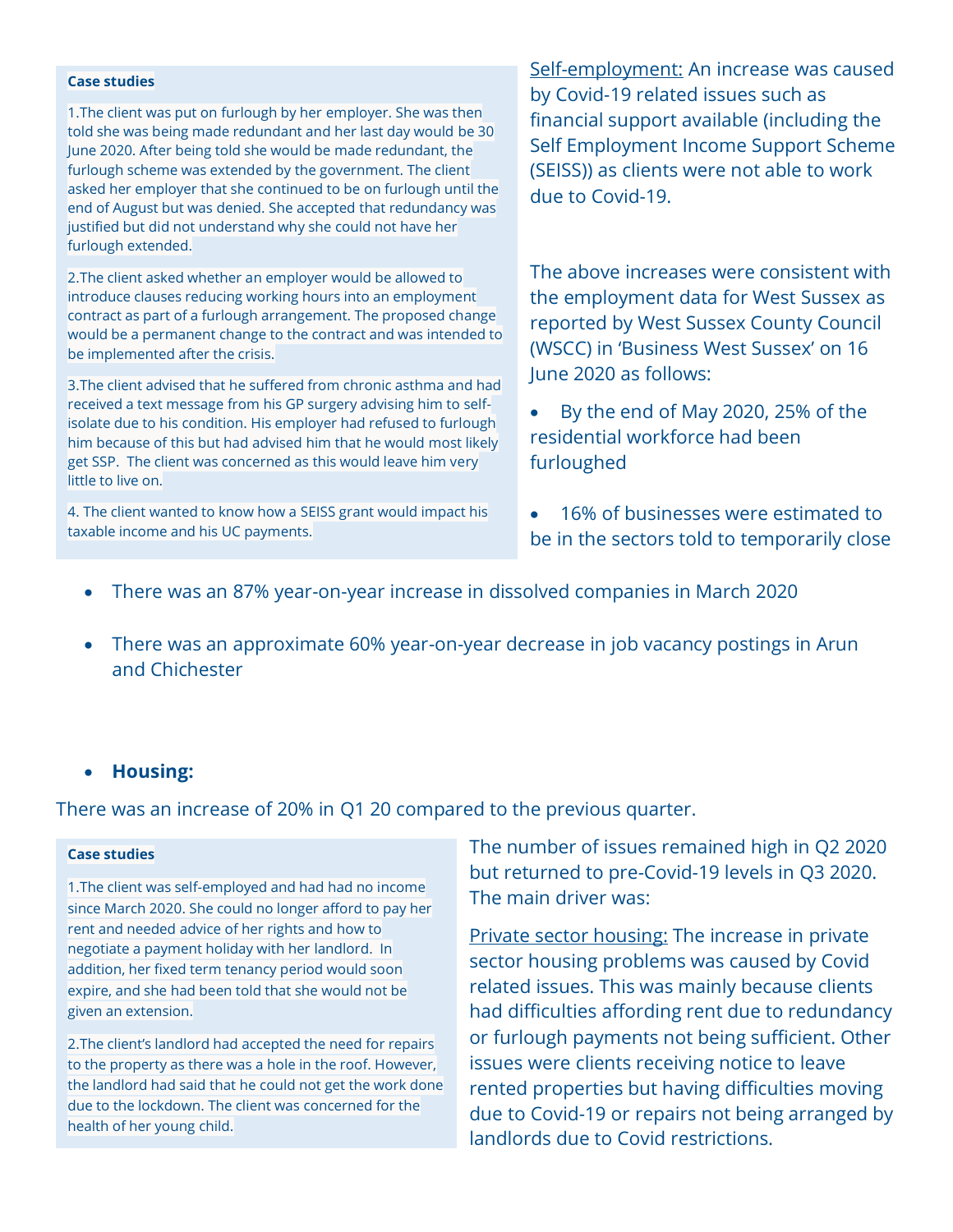#### • **Utilities – fuel:**

There was a considerable increase in the number of issues related to fuel in Q4 2020 compared to the previous quarter and compared to the same period in the previous year. The main reason for this was the introduction of the DWP Winter Grant whereby CA provided energy related financial assistance on behalf of WSCC.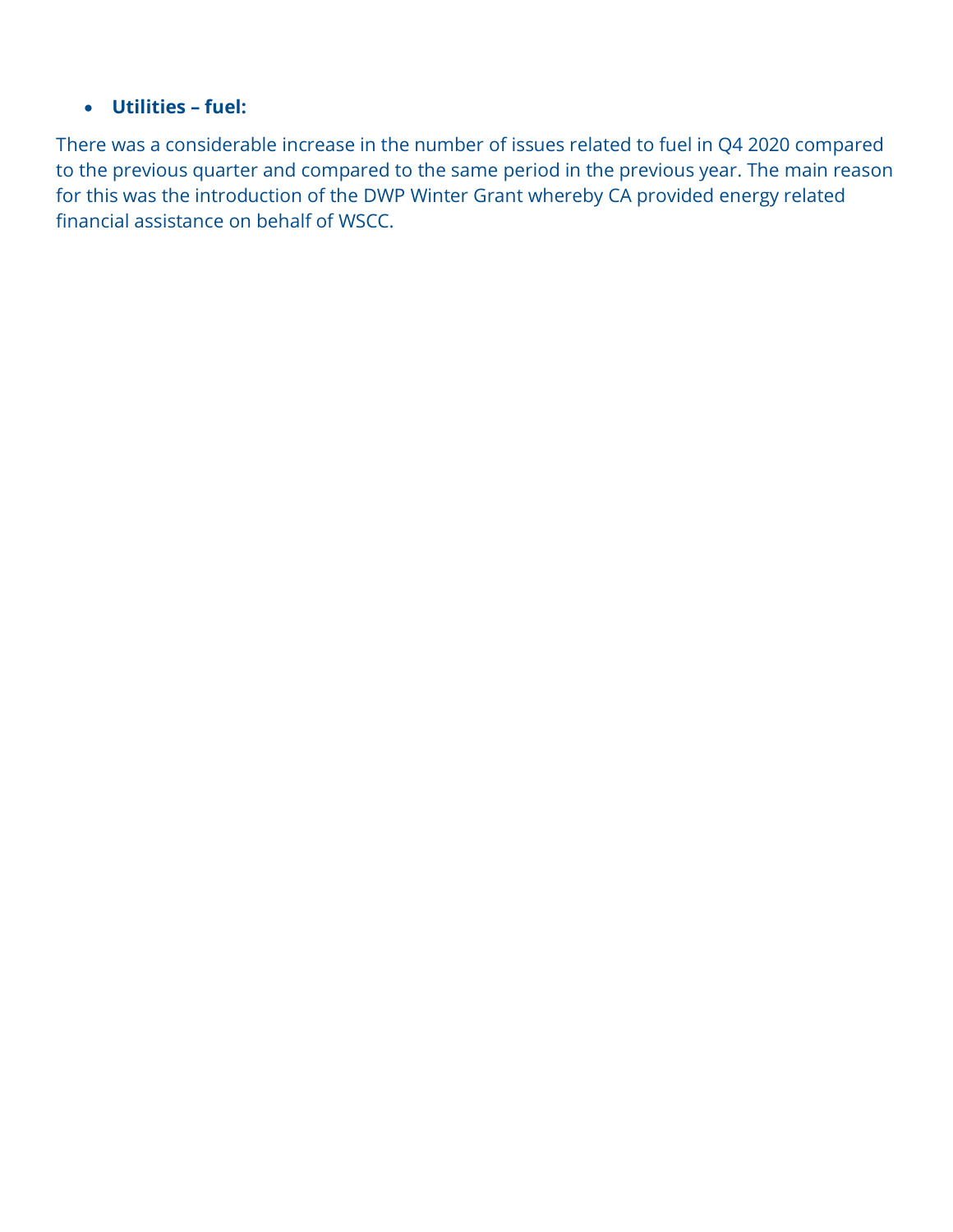# **Analysis of client profile**

• **Age analysis:**

| <b>Age</b> | Q1 19 | <b>Q219</b> | Q3 19 | Q4 19 | Q1 20 | <b>Q220</b> | <b>Q3 20</b> | Q4 20 |
|------------|-------|-------------|-------|-------|-------|-------------|--------------|-------|
|            |       |             |       |       |       |             |              |       |
| $15 - 19$  | 0%    | 0%          | 0%    | 1%    | 1%    | 1%          | 2%           | 1%    |
| $20 - 24$  | 4%    | 5%          | 4%    | 5%    | 6%    | 5%          | 5%           | 6%    |
| 25-29      | 7%    | 8%          | 7%    | 7%    | 9%    | 10%         | 9%           | 10%   |
| 30-34      | 8%    | 9%          | 9%    | 9%    | 11%   | 12%         | 11%          | 10%   |
| 35-39      | 10%   | 8%          | 9%    | 8%    | 11%   | 10%         | 10%          | 10%   |
| 40-44      | 10%   | 9%          | 9%    | 8%    | 9%    | 9%          | 10%          | 10%   |
| 45-49      | 9%    | 9%          | 8%    | 9%    | 10%   | 10%         | 9%           | 10%   |
| 50-54      | 10%   | 10%         | 10%   | 10%   | 9%    | 11%         | 12%          | 12%   |
| 55-59      | 10%   | 10%         | 10%   | 10%   | 9%    | 9%          | 10%          | 10%   |
| 60-64      | 10%   | 9%          | 11%   | 10%   | 9%    | 8%          | 7%           | 8%    |
| 65-69      | 7%    | 8%          | 8%    | 8%    | 5%    | 5%          | 5%           | 6%    |
| 70-74      | 5%    | 5%          | 6%    | 5%    | 4%    | 3%          | 3%           | 2%    |
| 75-79      | 5%    | 5%          | 4%    | 4%    | 3%    | 3%          | 3%           | 2%    |
| 80-84      | 2%    | 3%          | 2%    | 3%    | 2%    | 1%          | 2%           | 2%    |
| 85-89      | 1%    | 1%          | 2%    | 2%    | 2%    | 1%          | 1%           | 1%    |
| 90-94      | 1%    | 1%          | 1%    | 1%    | 1%    | 1%          | 1%           | 0%    |
|            |       |             |       |       |       |             |              |       |
| 15-34      | 20%   | 21%         | 20%   | 22%   | 26%   | 28%         | 27%          | 27%   |
| 35-59      | 49%   | 46%         | 46%   | 45%   | 47%   | 49%         | 51%          | 50%   |
| 60-94      | 31%   | 32%         | 34%   | 33%   | 26%   | 23%         | 22%          | 23%   |

From Q1 2020, there was an increase in the working age group of clients seeking advice (15-59 years) and the younger age group (15-34) in particular, with a corresponding fall in the older age group (59-94). This could be expected as Covid-19 had a greater adverse financial impact on the working population, and in particular the younger working population. The increase in these age groups seeking advice mirrors the age groups of those working in the hospitality sector, 26-49 which has been hit quite significantly by the pandemic (Statistica, (**12**)). Whereas people of retirement age were more likely to receive an income which was unaffected by the pandemic and were less likely to need to leave their home for work, and therefore being at risk of catching the virus.

The Centre for Economic Policy Research (CEPR) published an article in April 2020 highlighting the unequal impact of Covid-19 on workers which concluded that the negative consequences were particularly harsh for younger workers, those with unstable employment relationships and lower income earners.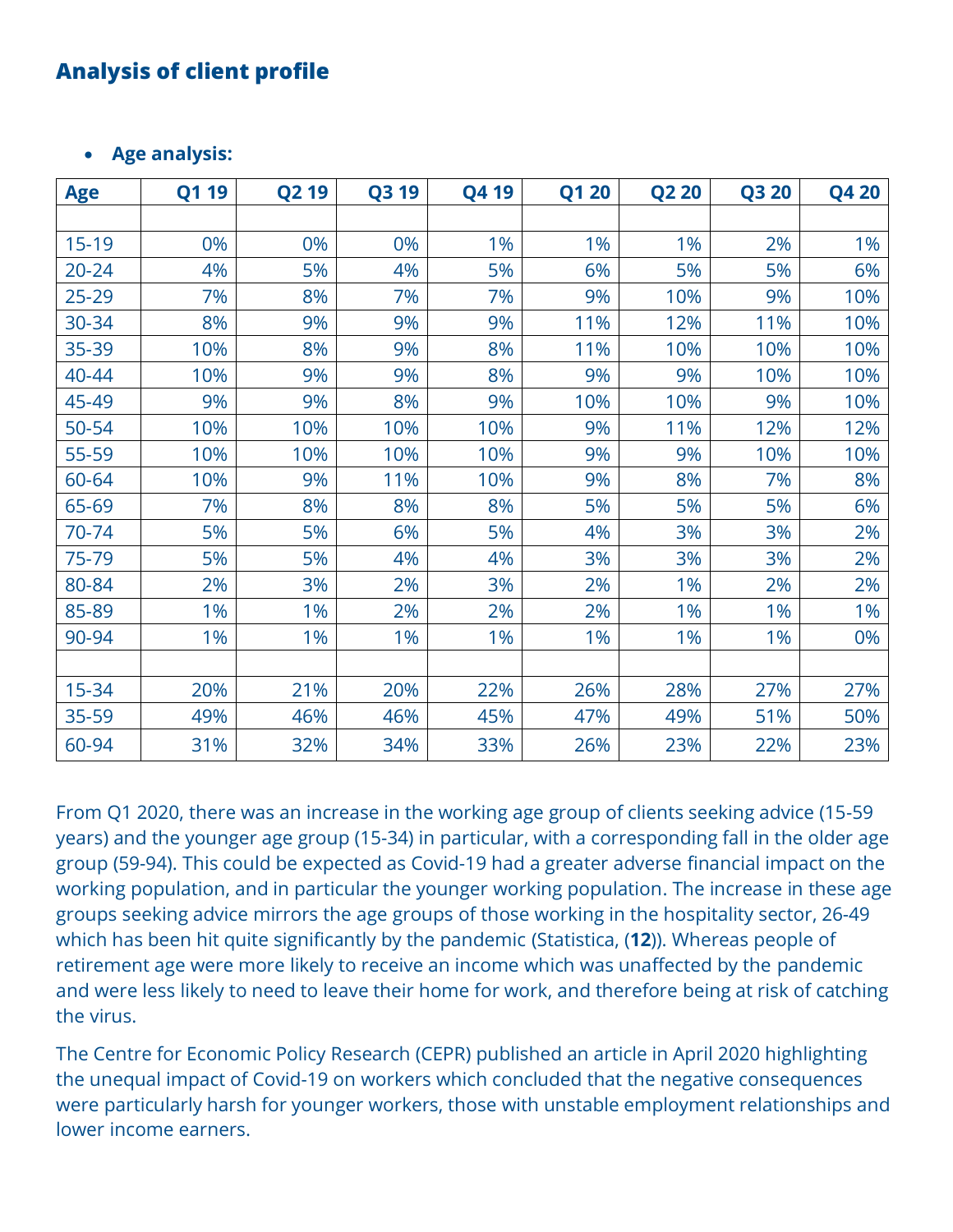

• **Disability/Long term health:**

The proportion of clients with disabilities and long-term health issues reduced in Q1 20 in relation to clients without these issues. This supports the fact that Covid-19 had a higher impact on the working population as one may assume that people with long term health issues were less likely to be in work. pre-pandemic figures illustrate a similar gap in those with disabilities and long-term health conditions being in work compared to those who do not (GOV.uk (**11**)).



#### • **Ethnicity:**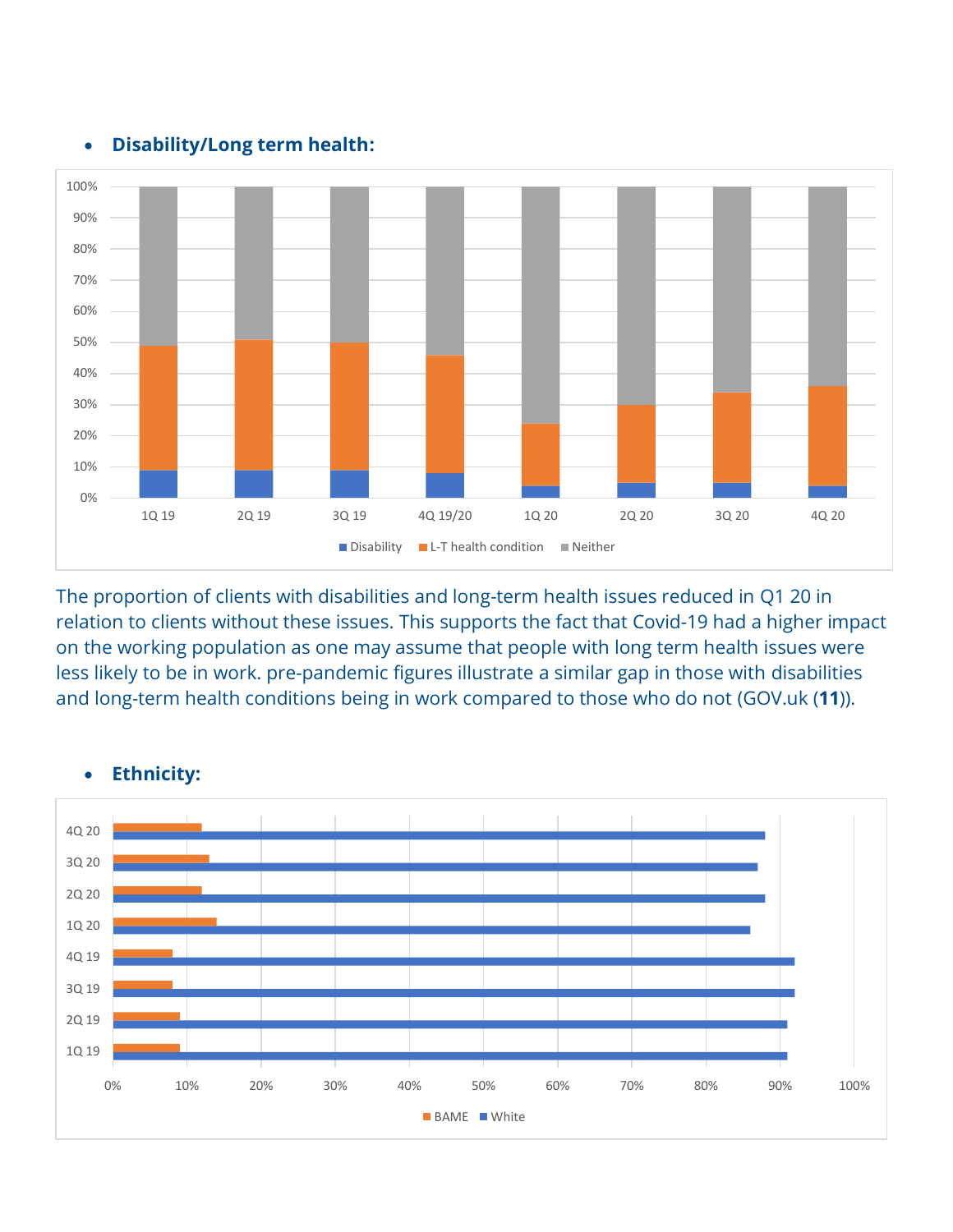The proportion of BAME clients increased in Q1 2020 and remained at this higher level.

Public Health England published a report in June 2020 about understanding the impact of Covid-19 on BAME communities. It highlighted that death rates from Covid-19 were higher for Black and Asian ethnic groups due to existing inequalities affecting BAME groups such as poorer socioeconomic circumstances which led to poorer health conditions. In addition, it found that BAME groups were more at risk of exposure to Covid 19 due to type of occupation, use of public transport, population density, household composition and housing conditions.

These factors may have resulted in the increase in BAME seeking assistance from CA.



#### • **Gender:**

The proportion of female clients increased in Q2 2020 and remained at the higher level throughout the rest of 2020 and continued in Q4 2020.

The House of Commons Women and Equalities Committee produced a report in January 2021, which found that women were more likely to be employed in sectors shut down during the pandemic and therefore more at risk of job losses or being placed on furlough. It also found that women were disproportionately employed in less secure work arrangements such as zero hours contracts or temporary employment.

These factors would explain the increase in the proportion of women seeking assistance from CA during the pandemic.

However, these findings and the increase in proportion of women seeking assistance from CA are at odds with the proportion of women shown by DWP to be on Universal Credit in Arun and Chichester during this period. Although the DWP shows significant increases in people on UC starting in April and May 2020, the proportion of women decreased during this period.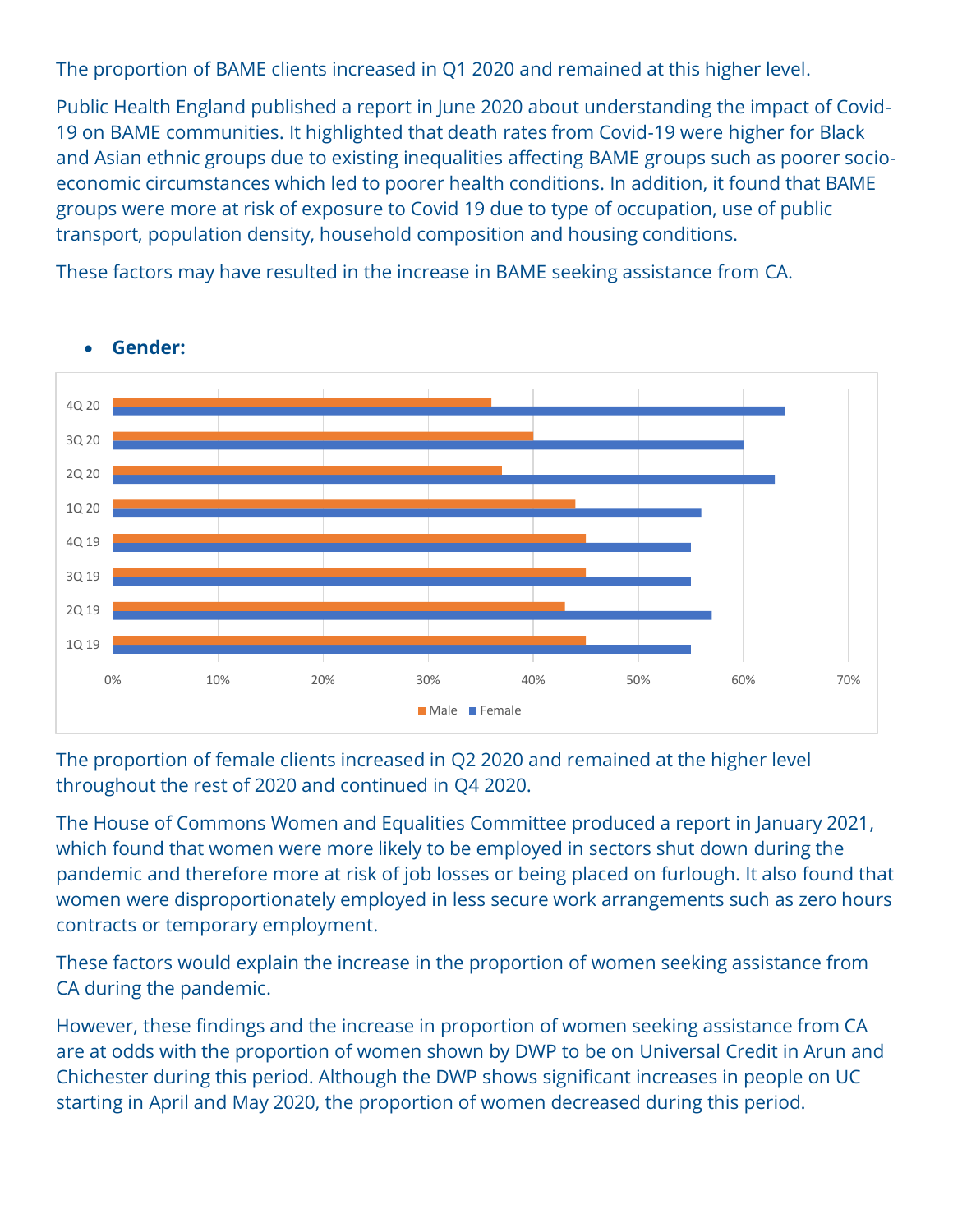# **Predictions for ACCA demand**

The quarterly periods mentioned in these predictions are within a tax year period and not a yearly period.

Following the largest annual decline in UK GDP on record, -9.8% in 2020, the Bank of England is now forecasting a substantial rebound of 7.25% in 2021. GDP will have returned to its prepandemic level in Q1 2022. (ONS, (**5**))

The overall economy may recover but this is unlikely to feel like a return to a pre-covid world. Some will thrive and others will struggle.

## **Overall changes in spending and incomes have driven higher savings for those at the top and higher debt for those at the bottom.** (RF, (**3**))

Q3 2021 will see the end of the furlough scheme, the UC £20 uplift, and the support for the selfemployed. Unemployment is expected to rise by 500,000 to a peak of 6.5% in Q3 2021 from its current level of 4.8% (Mar 21) (OBR, (**6**)). This translates into roughly 5,000 more unemployed people in A&C.

According to Resolution Foundation 7% of those currently employed think they will lose their job in the next 3 months. This is in addition to the 1% who have already been told that they are losing their job. Of those who have been furloughed for over 6 months, 17% expect to lose their job. These expectations imply that 7,500 people currently employed in A&C, will lose their jobs.

In 2020 employment fell by 600 in A&C- less than 0.6% of the workforce. Nevertheless, employment queries still rose 28%, largely due to queries surrounding the furlough scheme. Nationally unemployment rose 2.8% and employment queries rose 64%.

## **We predict that, for the financial year 2021/22, there will be a rise in employment queries. That is 2,670 or 12% more queries overall.**

Headline numbers can hide underlying challenges. Below are some of the factors which we expect to drive demand for Citizens Advice over the next 12 months.

#### **Employment**

Many jobs will be lost permanently whilst new jobs may require different skills. (RF, (**3**))

The requirement to retrain is likely to be unsettling for some.

Extended periods on furlough have led to a loss of skills.

Being out of work, even on full pay may lead to a loss of self-esteem. (RF, (**3**))

Self-employed people may look for new jobs due to the vulnerability of their employment status, as many found they were ineligible for government support. (CEP, (**4**))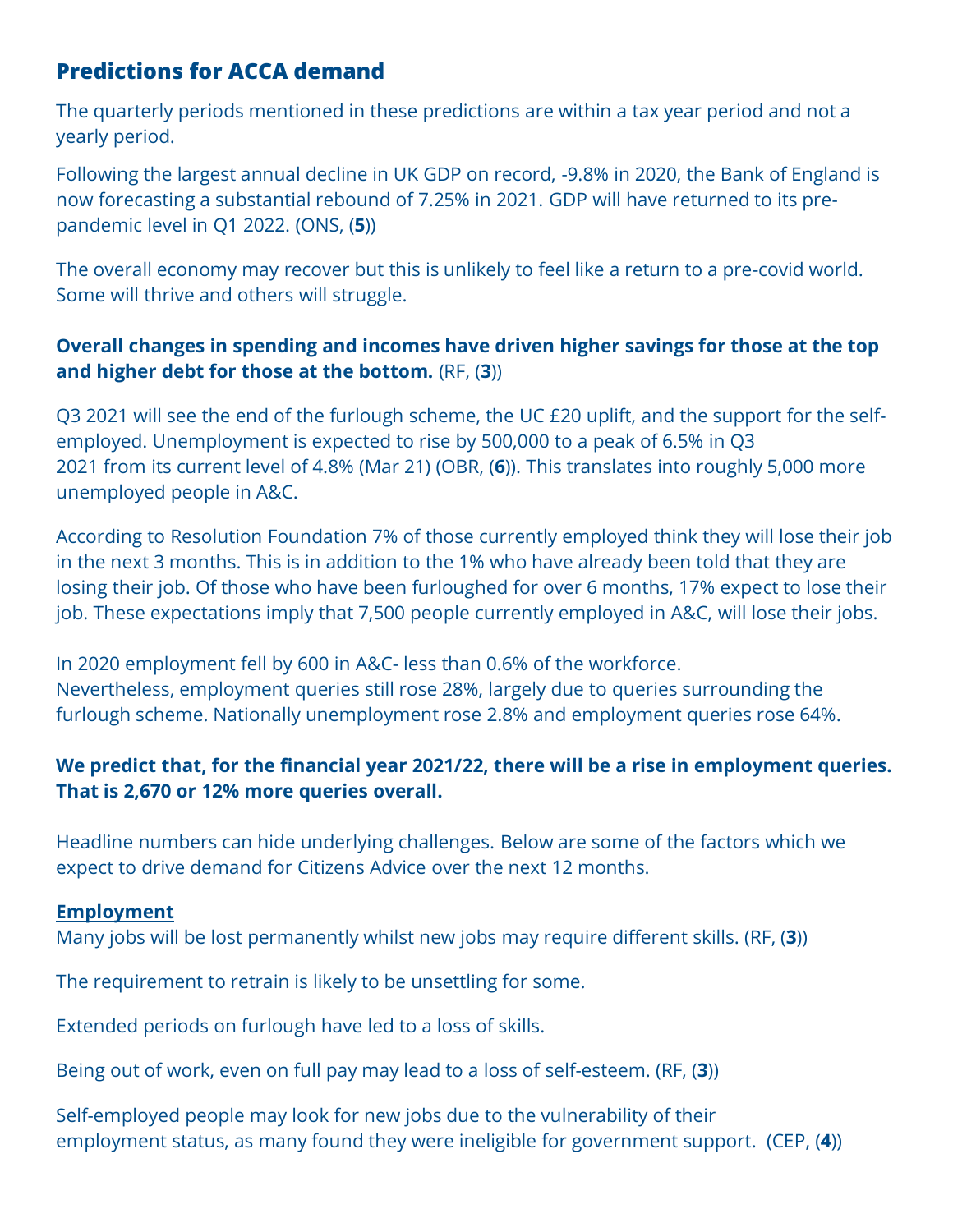#### **Debt**

Those who can return to their jobs may continue to carry the cost of the lockdown.

Many have had to survive on low pay for an extended period. (YouGov, (**1**))

They have had to rundown savings or use payment holidays on mortgages and borrowings, which now add to their debt burden. (IFS, (**2**))

The Money & Pension Service (MaPS, (**10**)) has predicted a 60% increase on debt advice need within 2021-22

#### **Housing**

The ban on bailiffs' enforcement and eviction has allowed people to stay in their homes regardless of rent arrears or landlord's wishes. The relaxing of these bans will inevitably lead to an increase in homelessness and evictions in England can restart from 1<sup>st</sup> June 2021.

Mortgage arrears are near their historic lows due to the payment deferrals and tailored forbearance. This amounts to 77,640 with arrears greater than 2.5% of outstanding debt in Q4 2020 (UKFI, (**7**)). 1 in 3 of these have significant arrears greater than 10% of outstanding debt. Rental arrears are a much worse story.

According to the NRLA - 80% of renters in arrears have come about since Covid, with an average arrears of £1000. 210,000 renters may face difficulties renting in the future due to impairment of their credit scores, as landlords use the courts to recover rent arrears (FT, (**8**)). Estimates of rent arrears are £1bn outstanding, an increase of £300m since March 2020.

According to The Joseph Rowntree Foundation 400,000 renters have already been served with an eviction notice or told they may be evicted, with a further 450,000 in arrears. One million households are worried that they may lose their homes (11% of all renters), and 1.7 million are worried about paying their rent in the next three months (20% of all renters) Discretionary housing payments (DHP) are currently only £180m (JRF, (**9**)).

#### **Health and Community**

The end of lockdown is bringing change and creating ongoing uncertainty.

Many are uncomfortable with the return to offices.

Some are sensitive about vaccine efficacy or side effects; others are hesitant due to cultural or personal reasons.

Mental health issues are likely to continue to rise. (YouGov, (**1**))

#### **Young people**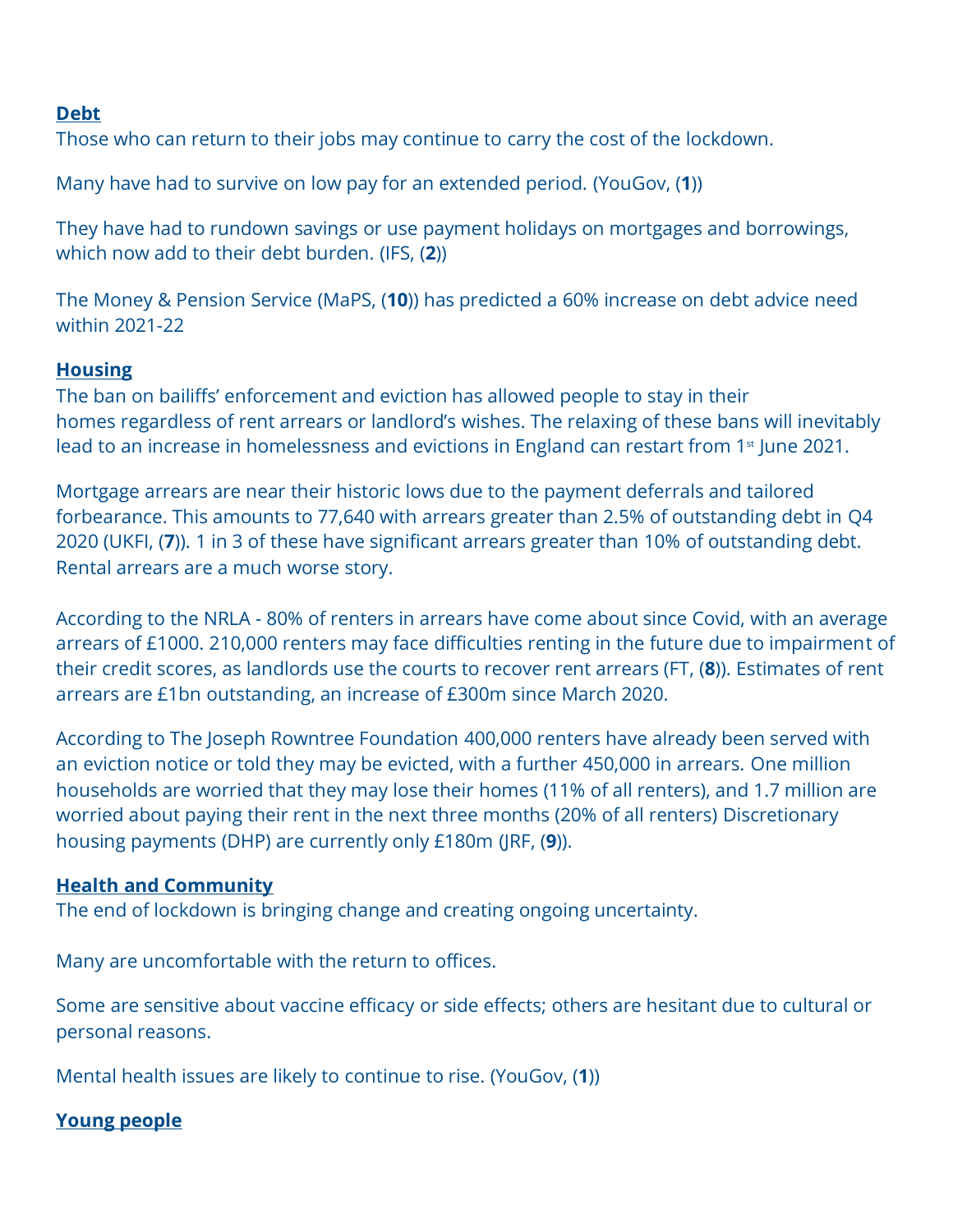It is likely that those aged 18-30 will be more adversely affected. Their jobs are more at risk, and they have less savings. However, they are more willing to retrain.

A negative outcome in the labour market leads to a fall in income and higher levels of debt. 30% of those on furlough or out of work for a significant part of the year increased debt (RF2, (**3**)).

To determine the future demand for debt advice we have considered that every year before covid we were dealing with an average of 1200 debt clients (3500 debt enquiries), the MaPS prediction and the expected rise in unemployment levels.

#### **We therefore predict that, for the financial year 2021/22, we will see 770 more debt clients deal with 2200 more debt enquiries than previous years.**

Housing evictions end in June 2021, but courts have up to 12 months backlog. Whilst this has postponed homelessness it has increased rent arrears, with around 1 million people in rent arrears or already having been served eviction notices.

Rent arrears are most acute in households with three or more children, renters from BAME background and those on low income (<£25k/ household). 33% of those in rent arrears have increased borrowing elsewhere to cope, not just from friends and family but also banks and payday lenders (JRF (**9**)).

In contrast, to homeowners there has been little support for renters. In the absence of fresh support, a significant number of the 1 million people in rent arrears will turn to Citizens Advice for housing and debt advice.

## **Taking the above into consideration we also expect to see a 27% increase in housing enquiries equating to 672 additional clients.**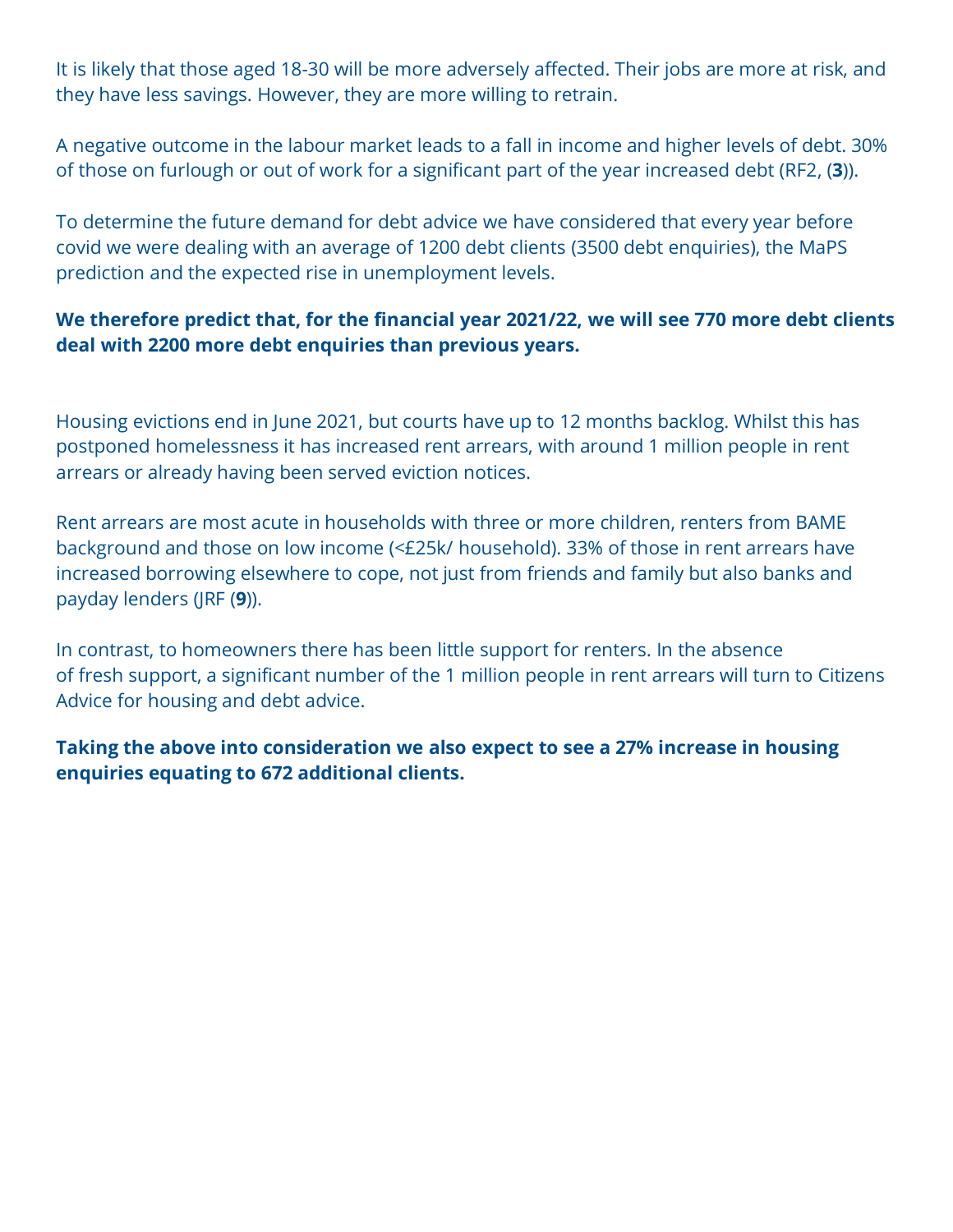# **Conclusion**

Arun & Chichester Citizens Advice saw the greatest increase in Covid related activities at the beginning of the pandemic. This was the period in which greater activity would be expected as many people were applying for Universal Credit for the first time and new government measures such as furlough and the start of SSP for clinically extremely vulnerable people were introduced. Uncertainty for the future and fear of the virus led to an increase in activity.

The issues which were most affected by Covid-19 were initial claims of UC, employment, housing, and debt. We also saw that there was an increase in the proportion of working age clients, clients without health issues, female and BAME clients. This reflects the fact that the working population were more adversely affected economically by Covid-19, and to a greater extent, younger workers, women and the BAME community.

Activities slowed down in the second half of 2020 as the restrictions started to lift and government measures such as the furlough scheme, the self-employment income support scheme and the hardship fund became embedded. Holiday payment periods has also had an effect. There were concerning increases in debt activity in Q4 2020 were mainly linked to payment holiday periods ending and the concern for the accumulation of council tax and fuel debt. This increase in activity is expected to accelerate during 2021.

Research by the Money Advice Trust in March 2021 found that 12% of adults had to use credit to pay for essential household bills or goods since the start of the pandemic. It also found that over 730,000 adults had rent arrears due to Covid-19 and over three million had energy and water debt.

From June 2021 bailiffs have been able to carry out evictions from rented and mortgaged properties. The furlough scheme will end in September 2021 as will the £20 Universal Credit uplift. Mortgage lenders six-months payment holiday is also gradually ending.

A combination of all the above factors will result in increased personal financial hardships and therefore a concomitant increase in Arun and Chichester Citizens Advice activities.

However, the increase in personal hardships will not just increase CA's activity; it will create a knock-on effect to all statutory departments, charities and non-for-profit organisations who assist clients in resolving any of the above issues.

To deal with any rise in unemployment, indebtedness, reliance on the benefit system leading to extreme financial difficulties and potential homelessness we believe that:

- Appropriate level of resources should be made available to statutory departments, charities and other not-for-profit organisations to enable them to effectively deal with any increased demand.
- The organisations delivering services should improve coordination and referral mechanisms to enable quick referrals to avoid continuous financial hardship and the stress and anxiety associated with it.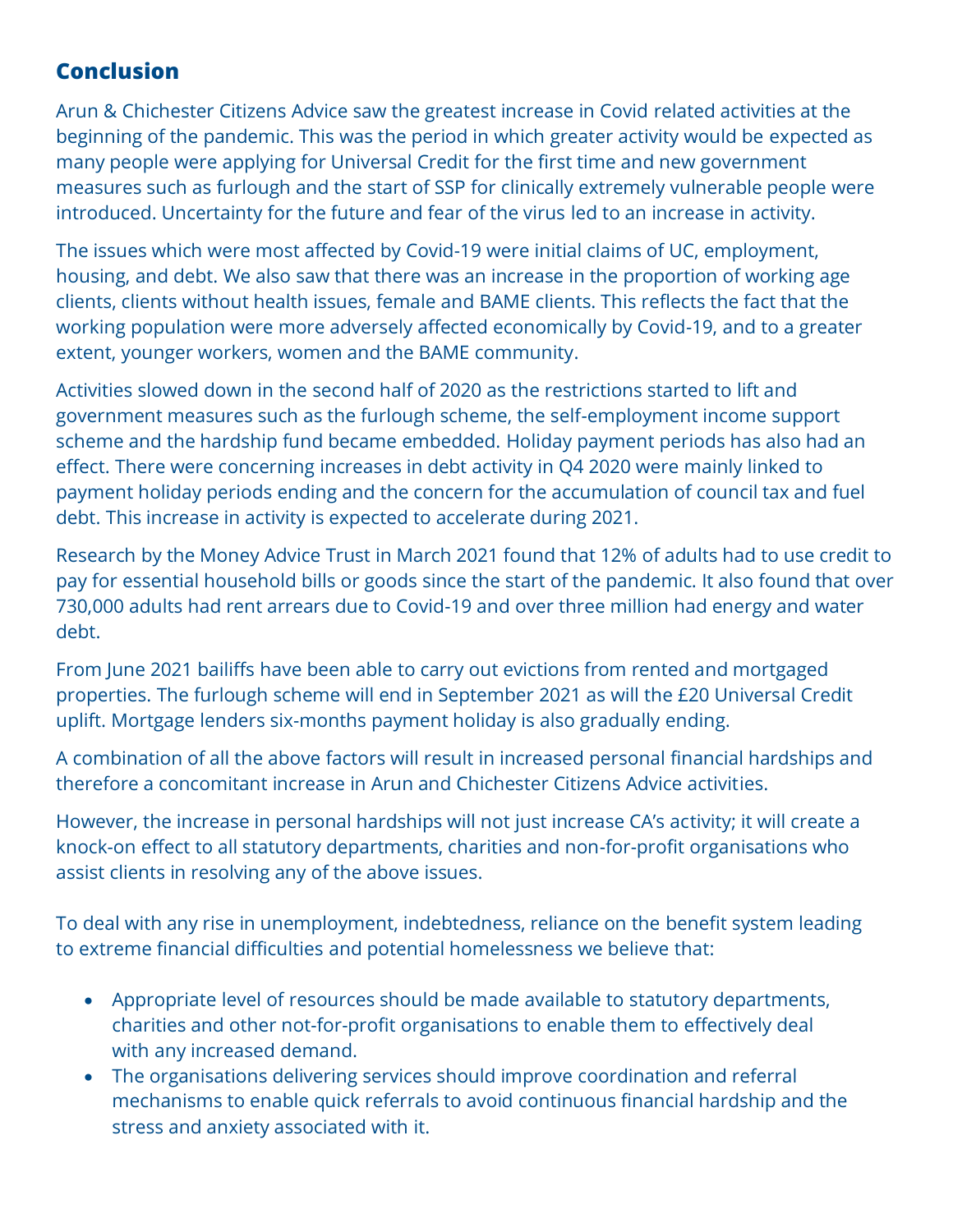- Services and schemes that alleviate financial hardship such as food banks or provision of fuel vouchers, white goods, etc., should continue to be supported financially or otherwise.
- Services providing financial education to enable to people budget with less income should be set up and/or supported.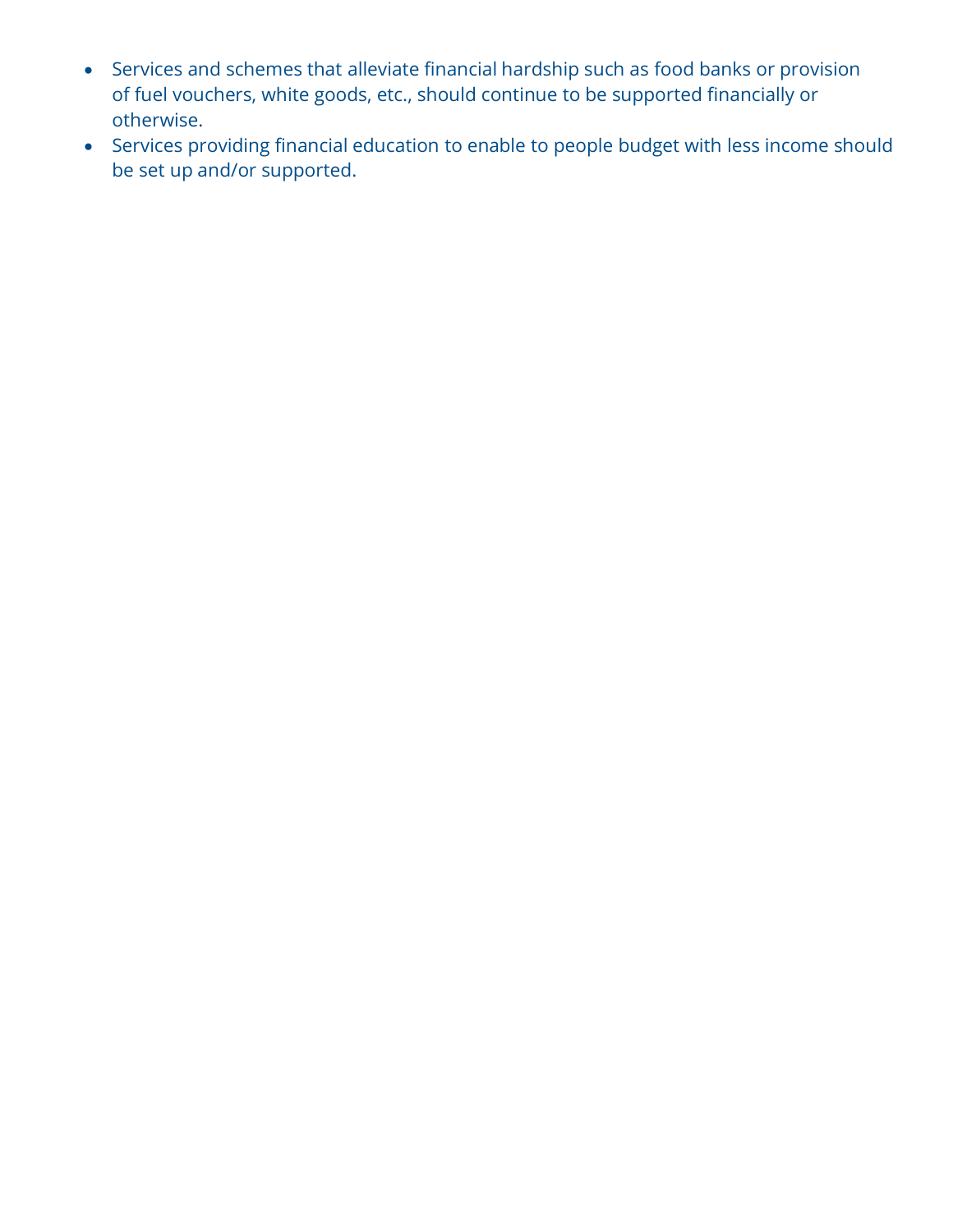**We would like to thank our Research and Campaigns team, particularly Susanne Halcomb and Michael Stewart for their help in producing the data and analysis needed for this report.**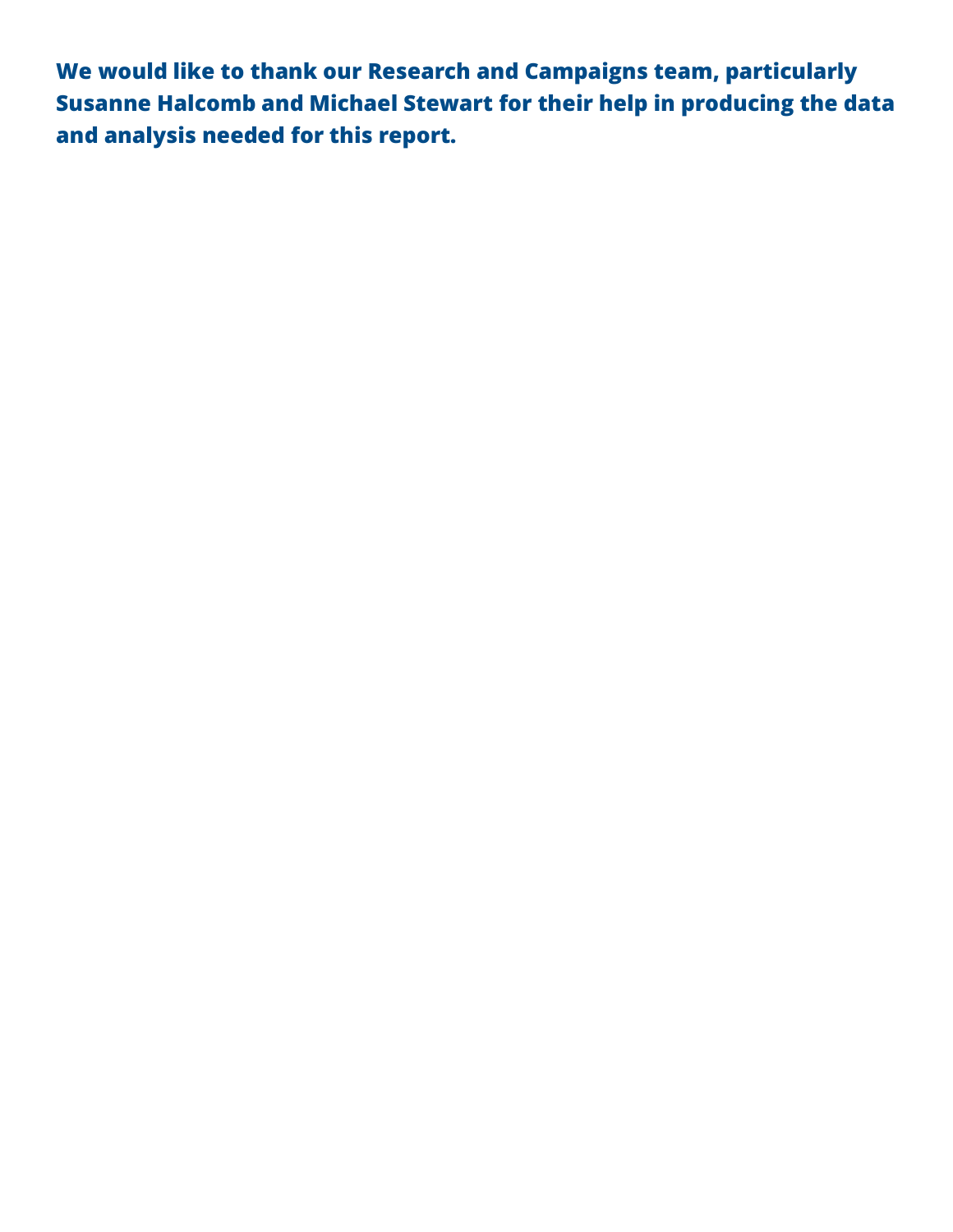## **Prediction References**

(**1**) You Gov - [https://yougov.co.uk/topics/economy/articles-reports/2021/04/12/dwindling](https://yougov.co.uk/topics/economy/articles-reports/2021/04/12/dwindling-savings-and-declining-mental-health-how-)savings-and-declining-mental-health-how-

(**2**) IFS - [https://ifs.org.uk/uploads/BN303-Income-protection-policy-during-COVID-19-evidence](https://ifs.org.uk/uploads/BN303-Income-protection-policy-during-COVID-19-evidence-from-bank-account-data.pdf)from-bank-account-data.pdf

(**3**) RF - [https://www.resolutionfoundation.org/app/uploads/2021/02/Long-covid-in-the-labour](https://www.resolutionfoundation.org/app/uploads/2021/02/Long-covid-in-the-labour-market.pdf)market.pdf

(**4**) CEP - <https://cep.lse.ac.uk/pubs/download/cepcovid-19-012.pdf>

(**5**) ONS - [https://www.ons.gov.uk/economy/grossdomesticproductgdp/articles/coronavirusandth](https://www.ons.gov.uk/economy/grossdomesticproductgdp/articles/coronavirusandtheimpactonoutputintheukeconomy/february2021)  eimpactonoutputintheukeconomy/february2021

(**6**) OBR - <https://obr.uk/efo/economic-and-fiscal-outlook-march-2021/>

(**7**) UKFI - [https://www.ukfinance.org.uk/sites/default/files/uploads/Data%20\(XLS%20and%20PDF](https://www.ukfinance.org.uk/sites/default/files/uploads/Data%20(XLS%20and%20PDF)/UKF-Mortgage-Arrears-Possessions-Update-13-May-2021-FINAL.pdf) )/UKF-Mortgage-Arrears-Possessions-Update-13-May-2021-FINAL.pdf

(**8**) FT - [https://www.ftadviser.com/buy-to-let/2021/06/01/lockdowns-push-7-of-renters-into](https://www.ftadviser.com/buy-to-let/2021/06/01/lockdowns-push-7-of-renters-into-arrears/)arrears/

(**9**) JRF - [https://www.jrf.org.uk/press/400000-renters-face-eviction-jrf-warns-uk-risks-](https://www.jrf.org.uk/press/400000-renters-face-eviction-jrf-warns-uk-risks-%E2%80%98two-tier-recovery%E2%80%99) %E2%80%98two-tier-recovery%E2%80%99

(**10**) MaPS - [https://moneyandpensionsservice.org.uk/2020/09/02/additional-38-million-for-debt](https://moneyandpensionsservice.org.uk/2020/09/02/additional-38-million-for-debt-advice-funding-in-england-goes-into-action/)advice-funding-in-england-goes-into-action/

(**11**) GOV.UK - [https://www.gov.uk/government/publications/health-matters-health-and](https://www.gov.uk/government/publications/health-matters-health-and-work/health-matters-health-and-work) work/health-matters-health-and-work